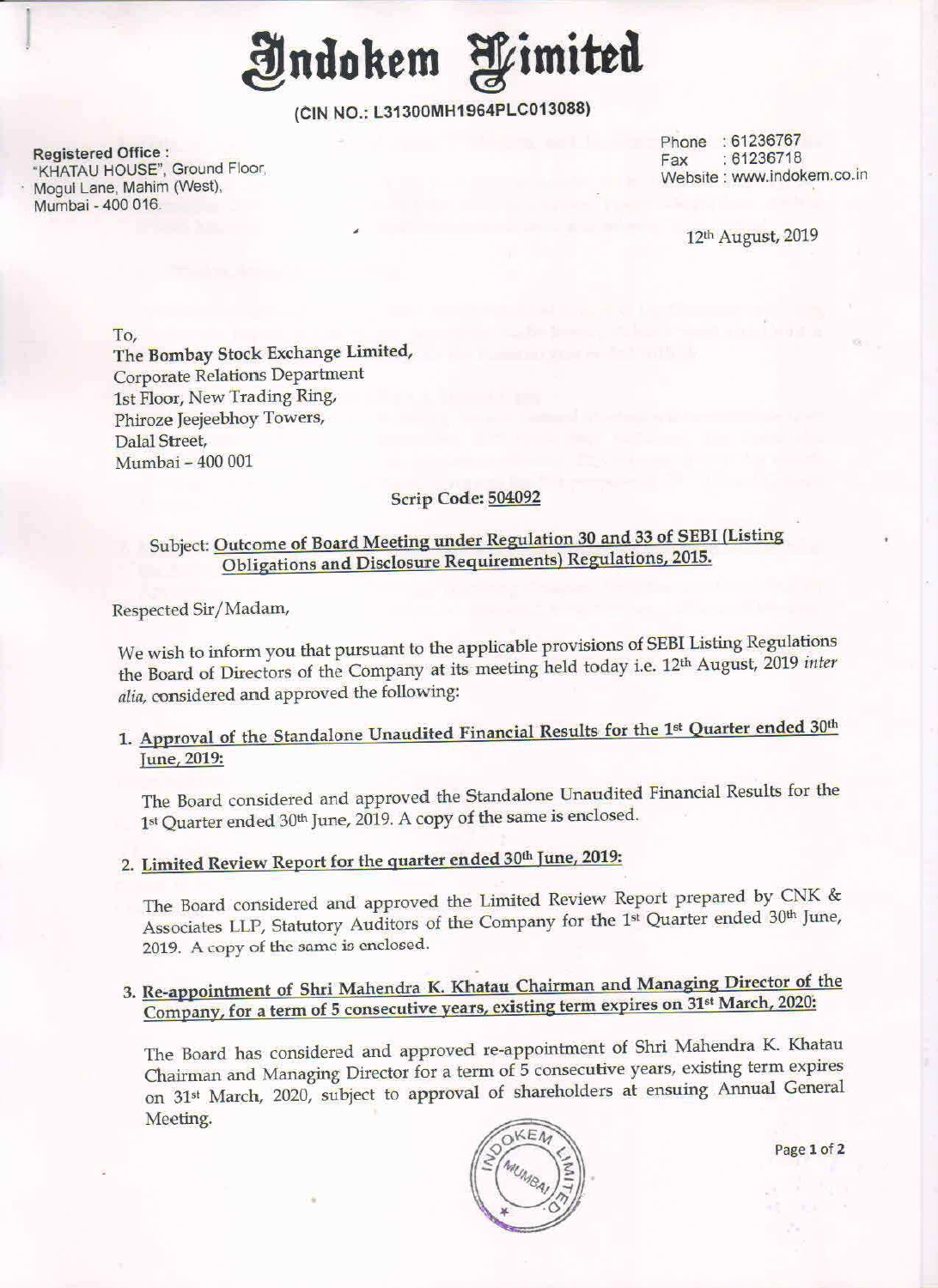4. Date of forthcoming Annual General Meeting and to approve the draft Notice convening the same:

53rd Annual General Meeting of the Company is decided to be held on Monday, 30<sup>th</sup> September, 2019 at 3:00 P.M. at Plot No. 410/ 411, Khatau House, Mogul Lane, Mahim (West), Mumbai — <sup>400</sup> <sup>016</sup> and Draft Notice of the same was adopted by the Board.

### 5. Approval of draft Annual Report:

The Board considered and approved the 53rd Annual Report of the Company including the Board's Report, Audit Report, Secretarial Audit Report, Balance Sheet and Profit & Loss account and Annexures thereof for the financial year ended 2018-19.

#### 6. Approval of the Book Closure Date & Record Date:

Book Closure for the purpose of ensuing Annual General Meeting will remain close from 24th September, <sup>2019</sup> to 30'h September, <sup>2019</sup> (Both days inclusive). The Board also considered and approved the Cut- off date as Monday, 23rd September, <sup>2019</sup> for remote e-voting /voting through electronic (e-voting) for the purpose of 53rd Annual General Meeting of the Company.

7. Appointment of Scrutinizer for the E-voting process and for the poll to be conducted at the Annual General Meeting:

Appointment of Mrs. Samita Tanksale, Practicing Company Secretary as a Scrutinizer for the e-voting process and for the poll to be conducted at the 53rd Annual General Meeting.

Commencement of Board Meeting: 4:00 RM. Conclusion of Board Meeting: 4:45 P.M.

Thanking you,

Yours faithfully,

For Indokem Limited<br>
Rajesh D. Pisal

Rajesh D. Pisal Company Secretary and Compliance Officer

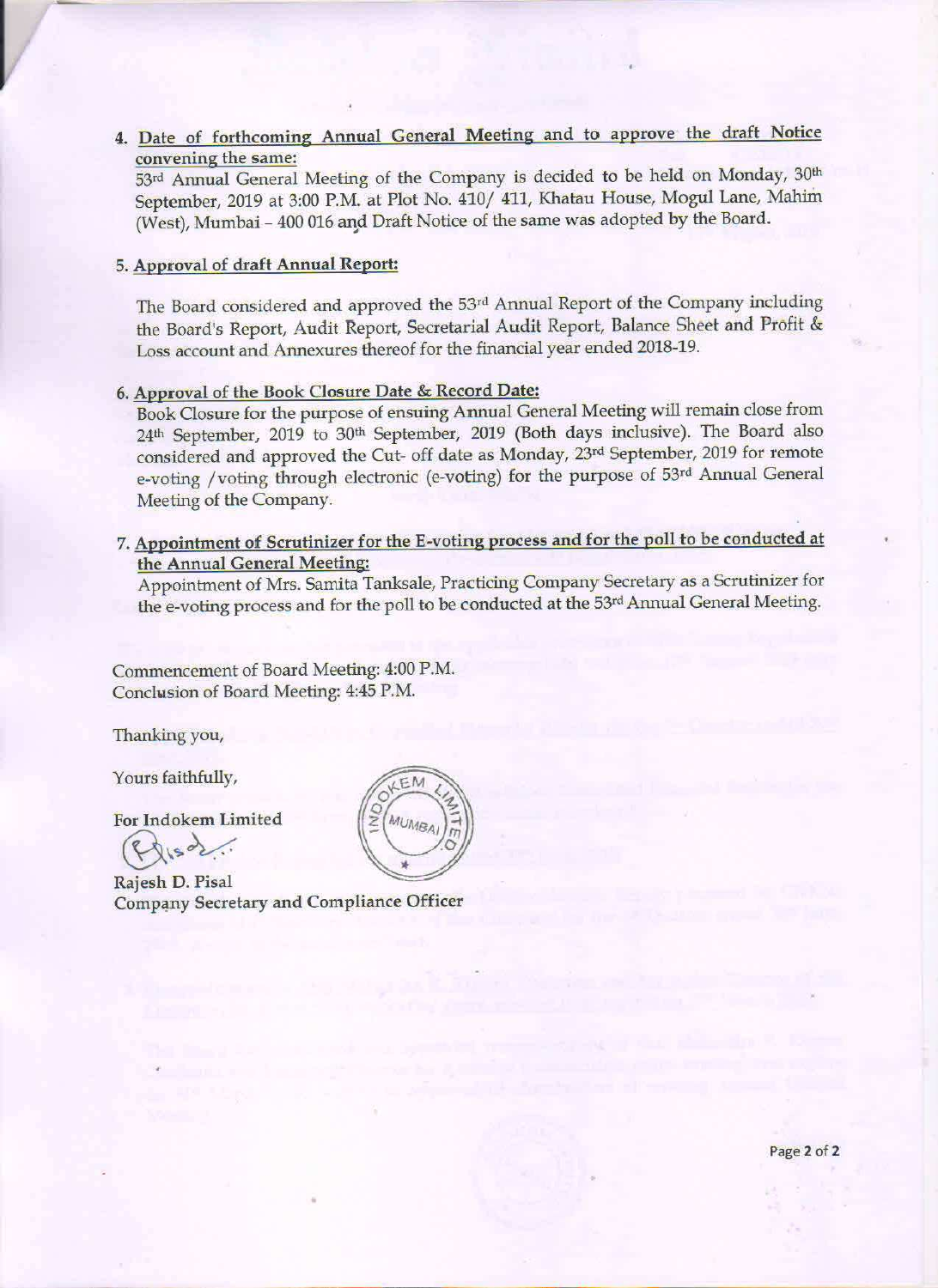#### **INDOKEM LIMITED**

### CIN NO.L31300MH1964PLC013088

Registered Office: Plot No. 410/411, Khatau House, Mogul Lane, Mahim, Mumbai 400 016.

Tel No. : 61236767/61236711 Email - iklsecretarial@gmail.com

### Statement of Financial Results for the quarter ended June 30, 2019

| Sr. No.        | <b>Particulars</b>                                                  | Rs. in Lakhs   |                |               |                          |
|----------------|---------------------------------------------------------------------|----------------|----------------|---------------|--------------------------|
|                |                                                                     | Quarter ended  |                |               | Year ended               |
|                |                                                                     | June 30, 2019  | March 31, 2019 | June 30, 2018 | March 31, 2019           |
|                |                                                                     | (Unaudited)    | (Refer Note 3) | (Unaudited)   | (Audited)                |
|                | <b>CONTINUING OPERATIONS</b>                                        |                |                |               |                          |
| $\mathbf{1}$   | <b>INCOME</b>                                                       |                |                |               |                          |
| a)             | Income from operations                                              | 2,062          | 2,092          | 1,900         | 7,940                    |
| b)             | Other Income                                                        | 13             |                | 119           | 133                      |
|                | <b>Total income from operations</b>                                 | 2,075          | 2,099          | 2,019         | 8,073                    |
| $\overline{2}$ | <b>Expenses</b>                                                     |                |                |               |                          |
| a)             | Cost of materials consumed                                          | 1,538          | 1,584          | 1,209         | 5,392                    |
| b)             | Purchase of stock in trade                                          | 98             | 212            | 201           | 796                      |
| $\mathbb{C}$   | Changes in inventories of finished goods, work-in-process and stock | 36             | (86)           | 80            | 47                       |
|                | in trade                                                            |                |                |               |                          |
| d)             | Employee benefits expense                                           | 217            | 208            | 198           | 827                      |
| e)             | Finance cost                                                        | 29             | 31             | 26            | 116                      |
| f              | Depreciation and amortisation expense                               | 27             | 23             | 25            | 100                      |
| g)             | Other expenditure                                                   | 234            | 193            | 254           | 893                      |
|                | <b>Total expenses</b>                                               | 2,179          | 2,165          | 1,993         | 8,171                    |
| 3              | Profit / (Loss) before tax (1) - (2)                                | (104)          | (66)           | 26            | (98)                     |
| 4              | <b>Tax expenses</b>                                                 |                | a.             | a,            | $\overline{\phantom{0}}$ |
| 5              | Profit / (Loss) from continued operations after tax (3) - (4)       | (104)          | (66)           | 26            | (98)                     |
|                | <b>DISCONTINUED OPERATIONS</b>                                      |                |                |               |                          |
| 6              | Profit / (Loss) from discontinued operations before tax             | a)             | (6)            | (3)           | (18)                     |
| 7              | <b>Current tax</b>                                                  | $\blacksquare$ |                |               |                          |
| 8              | Profit / (Loss) from discontinued operations after tax (6) - (7)    | $\bullet$      | (6)            | (3)           | (18)                     |
| 9              | Profit / (Loss) for the year $(5) + (8)$                            | (104)          | (72)           | 23            | (116)                    |
| 10             | Other comprehensive income/ (loss) net of tax                       |                |                |               |                          |
|                | Items that will not be reclassified subsequently to profit and loss | ٠              | 10             | $\bullet$     | 10                       |
|                | account                                                             | (104)          | (62)           | 23            | (106)                    |
| 11             | Total comprehensive income/ (loss) net of tax (9) + (10)            |                |                |               |                          |
| 12             | Paid-up equity share capital (face value of Rs. 10/- each)          | 2,433          | 2,433          | 2,433         | 2,433                    |
| 13             | <b>Reserves</b>                                                     |                |                |               | 404                      |
| 14             | Earnings per share (EPS) (not annualised)                           |                |                |               |                          |
|                | From continuing operations                                          |                |                |               |                          |
|                | (a) Basic (in Rs.)                                                  | (0.43)         | (0.28)         | 0.11          | (0.40)                   |
|                | (b) Diluted (in Rs.)                                                | (0.43)         | (0.28)         | 0.11          | (0.40)                   |
|                | From discontinued operations                                        |                |                |               |                          |
|                | (a) Basic (in Rs.)                                                  |                | (0.02)         | (0.01)        | (0.08)                   |
|                | (b) Diluted (in Rs.)                                                |                | (0.02)         | (0.01)        | (0.08)                   |
|                | <b>Total earnings per share</b>                                     |                |                |               |                          |
| (a)            | Basic (in Rs.)                                                      | (0.43)         | (0.30)         | 0.10          | (0.48)                   |
|                | (b) Diluted (in Rs.)                                                | (0.43)         | (0.30)         | 0.10          | (0.48)                   |

Note 1 : The above financial results were reviewed by the Audit Committee and approved by the Board of Directors at the meeting held on August 12, 2019.

Note 2 : The Company operates in two segment viz. textile dyes and chemicals and electrical capacitors, however the segment reporting for electrical capacitors is not disclosed separately, as the same does not qualify for separate disclosure as per IND-AS 108 on operating segments.

Note 3: The figures for the quarter ended 31st March, 2019 are the balancing figures between the audited figures in respect of the full financial year and the published year to date figures up to the third quarter of the relevant financial year.

Note 4 : The figures of the previous period(s) / year have been regrouped/reclassified wherever necessary.





**INDOKEM LIMITED** 

Mahendra K. Khatau **Chairman & Managing Director** DIN: 00062794

CNK